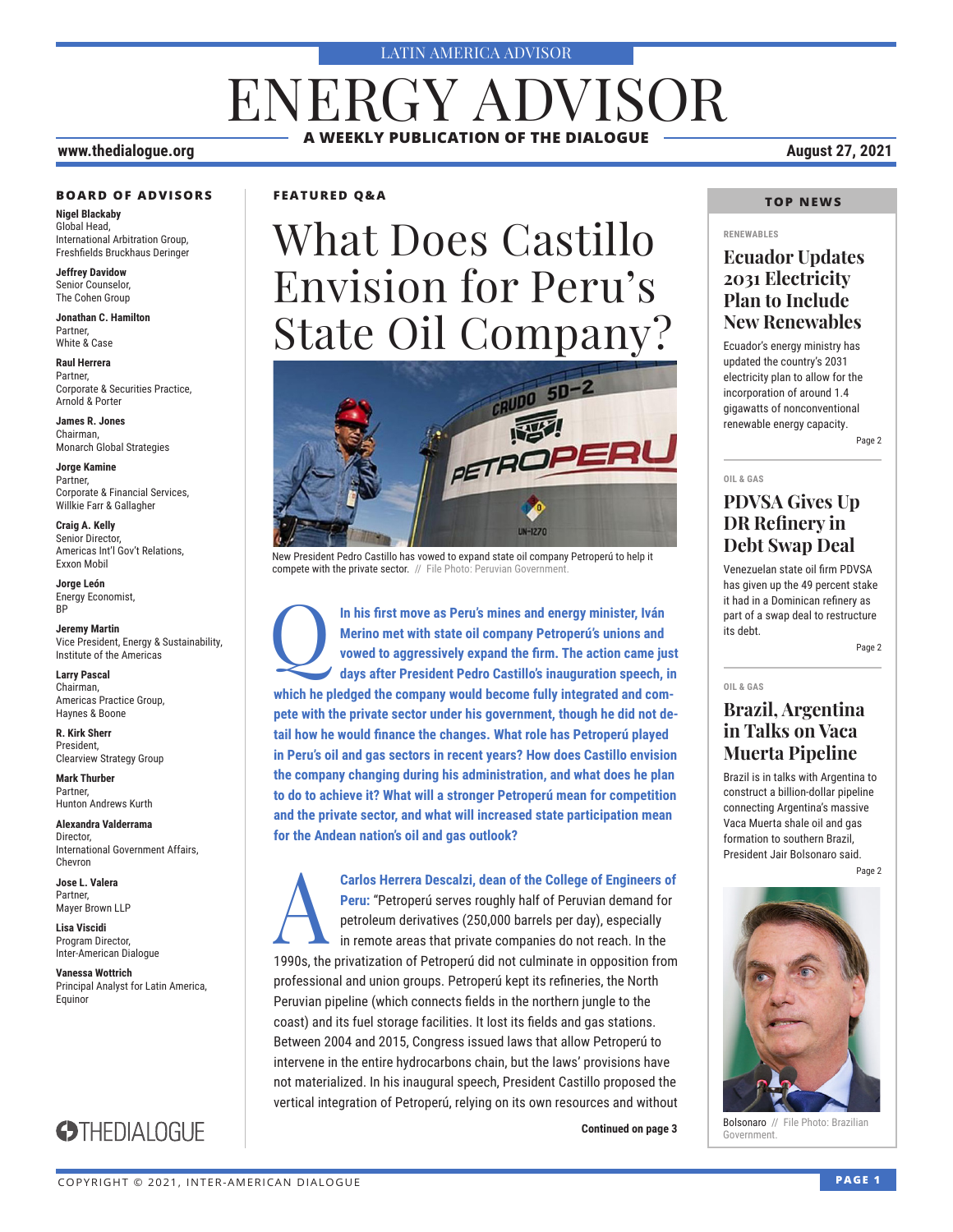### **OIL AND GAS NEWS**

# Brazil, Argentina in Talks for Gas Pipeline From Vaca Muerta

Brazil is in talks with Argentina to construct a billion-dollar pipeline connecting to Argentina's massive Vaca Muerta shale oil and gas formation, Brazilian President Jair Bolsonaro said last week, Reuters reported. In his weekly live broadcast to supporters on social media, Bolsonaro said the gas pipeline is one of the options his government is considering as a means to reduce the price of gas in Brazil. "We are in negotiations with Argentina. Gas from Vaca Muerta. It will happen one day, because it is not easy to start importing gas, you need pipelines," Bolsonaro said. Argentina's ambassador to Brazil, Daniel Scioli, last year proposed the idea of constructing a pipeline in discussions with Bolsonaro and Brazilian Mines and Energy Minister Bento Albuquerque, the wire service reported last year. "We are at the exploratory stage. Both governments want to go ahead with the project," an unnamed source at the Argentine embassy told Reuters then, adding that "there have already been some contacts with investors." The pipeline would be 1,430 kilometers long and connect the Vaca Muerta gas reserves in Argentina's Neuquén province to the countries' border at Uruguaiana in Brazil's Rio Grande do Sul state and then to the city of Porto Alegre, where it would connect to southern Brazil's gas distribution network. In an interview last year with Brazilian newspaper Valor Econômico, Scioli said the pipeline makes sense for both countries as Brazil is looking for cheaper gas while Argentina securing a large market such as Brazil could increase investor interest in Argentina to expand Vaca Muerta. "This is our binational project," Scioli told the newspaper. "Brazil needs the gas, and we need the markets and investments." Bolsonaro did not detail how the project, which is expected to take three years to construct, would be funded nor how advanced talks are. Experts have estimated that building the pipeline could cost around

\$3.7 billion for Argentina and \$1.2 billion for Brazil's section, Reuters reported.

# At Least Five Killed in Fire at Pemex Platform in Gulf

At least five people were killed in a fire at one of Mexican state oil company Pemex's offshore platforms in the Gulf of Mexico on Sunday, the Financial Times reported today. The 80-minute fire, which was set off by an explosion at Pemex's E-Ku-A2 platform, cut the company's production by about 420,000 barrels per day (bpd) due to a lack of natural gas to reinject into the crude fields, Reuters reported, citing a company document. "Right now, the platform is still not operating, so they can't continue to extract oil," Octavio Romero, the CEO of Pemex, said in a press conference on Monday. "The wells are closed. And we hope to resume production as soon as possible," he said, adding that the 125 wells that are currently offline at the platform should restart operations within "days." The fire was the second at a Pemex offshore platform in less than two months, prompting concern about the company's safety protocols, Reuters reported. "It was not a good weekend," Mexican President Andrés Manuel López Obrador said during his daily press conference on Monday, in reference to the deaths at the Pemex facility. The company said the fire did not occur because of a lack of investment in maintenance, pointing out that it recently increased the budget for those purposes, the Financial Times reported.

# PDVSA Gives Up Dominican Refinery in Debt Swap Deal

Venezuelan state oil firm PDVSA has given up the 49 percent stake it had in a Dominican refinery as part of a swap deal, the Dominican Republic's finance ministry and Venezuela's oil minister said in separate statements Aug. 19, Reuters reported. As part of the bondholder

### **NEWS BRIEFS**

## **Brazil Contracts 1.3 Billion Liters in Biodiesel Auction**

Brazil contracted approximately 1.2 billion liters in the country's 81st biodiesel tender, the Petroleum, Natural Gas and Biofuels Agency, or ANP, said Tuesday, Renewables Now reported. The average price of 5.66 reais per liter in the auction brought a cumulative value of nearly 7.32 billion reais, or \$1.37 billion. Forty-five producers offered approximately 1.53 billion liters of biodiesel in the auction, which is set to cover domestic supply starting Sept. 1 through Oct. 31.

## **Ecuador Updates 2031 Electricity Plan to Include New Renewable Capacity**

Ecuador's Ministry of Energy and Nonrenewable Natural Resources has updated its 2031 electricity plan to allow for the incorporation of around 1.4 gigawatts of nonconventional renewable energy capacity, in addition to what was already scheduled to start operations by the end of the planning period, Renewables Now reported Monday. The additional capacity is expected to come from smaller hydropower stations as well as wind, solar and biomass-based plants, which are expected to bring about \$2.2 billion in private capital.

## **Argentina's Vaca Muerta to Reach Production of 235,000 bpd by Year-End**

Argentina's massive Vaca Muerta shale oil and gas formation will be producing 235,000 barrels per day (bpd) by the end of the year, the government of Neuquén, where it is located, said Monday, Ámbito reported. The announcement came after Vaca Muerta output reached 202,257 bpd in July, a 17-year high and a 27 percent increase from a year earlier amid pandemic-related restrictions. [Editor's note: See related **[Q&A](http://www.thedialogue.org/wp-content/uploads/2021/02/LEA210226.pdf)** in the Feb. 26 issue of the Energy Advisor.]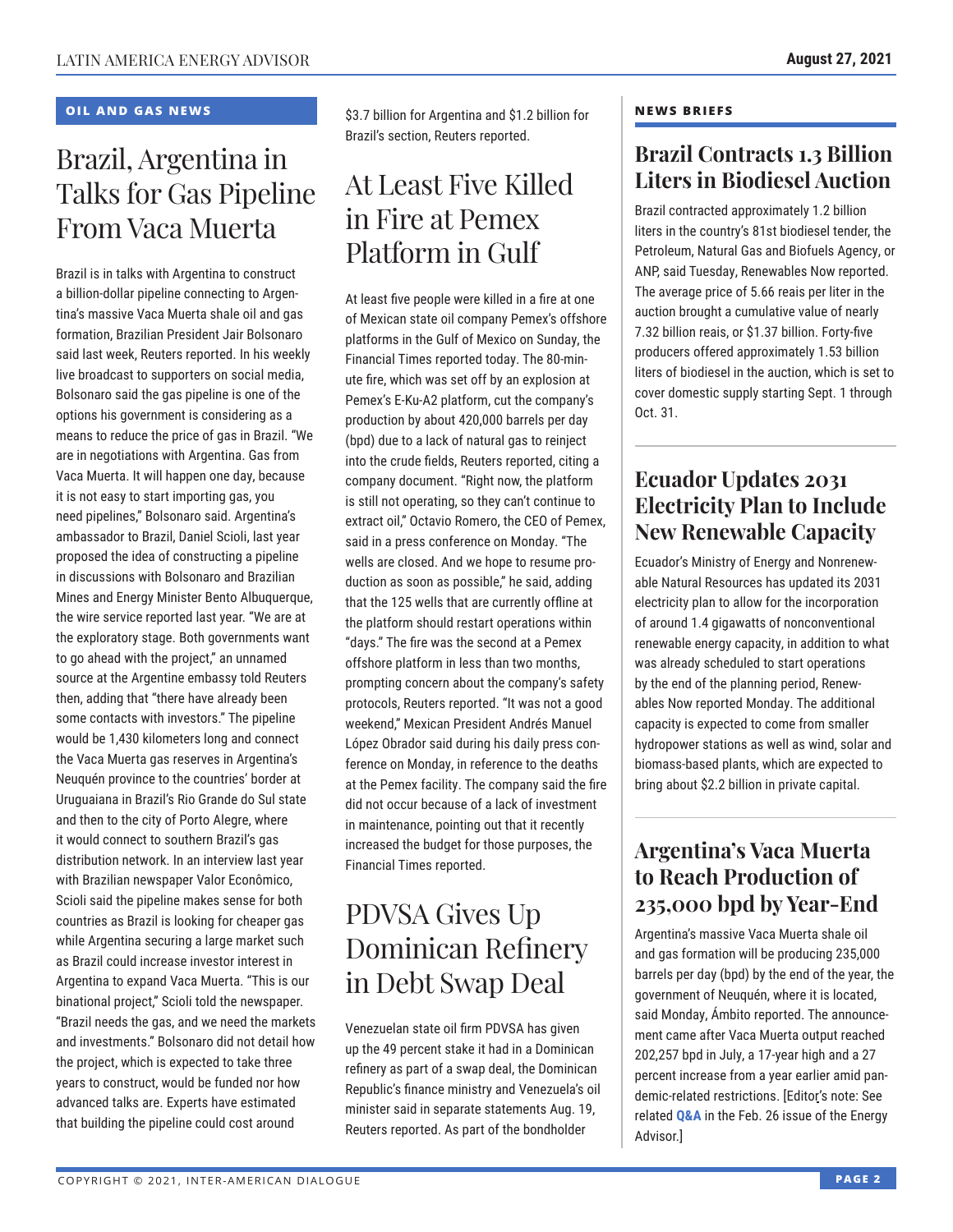deal, PDVSA subsidiary PDV Caribe exchanged its shares in the Refidomsa refinery on the Dominican Republic's coast for bonds held by a firm called PATSA, a unit of Dominican cocoa company Grupo Rizek. The Dominican finance ministry described Grupo Rizek as a "facilitator" in the transaction as PDVSA struggles to restructure billions of dollars in debt that the oil firm and the Venezuelan government have defaulted on. PATSA then immediately resold the shares to the Dominican government, which already owned the remaining 51 percent stake in the refining facility, for \$88.1 million. The figure is far below the \$135 million that PDVSA paid for the minority stake in Refidomsa in 2010. However, the Venezuelan company has neither sent crude to the refinery nor received refined products from the plant for several years, according to the report. "With this transaction, the Dominican state once again controls 100 percent of the refinery's subscribed capital and has absolute control of this very important company within the state's assets," said Finance Minister Jochi Vicente, Dominican Today reported. He added that the government had been in contact with the U.S. Treasury's Office of Foreign Assets Control to ensure the deal did not violate U.S. sanctions against PDVSA, saying it received "no objection" from the U.S. administration. Venezuelan Oil Minister Tareck El Aissami said on Twitter that the deal helped Venezuela and PDVSA to reduce their outstanding debt, without providing details. "This transaction demonstrates the firm commitment of the Bolivarian Republic of Venezuela and PDVSA to comply with their contractual obligations, despite criminal external restrictions," El Aissami wrote, referring to U.S. sanctions.

# Mexico Hasn't Issued New Pemex Trading Bans: Ministry

The Mexican government denied reports that it had issued new trading bans for state oil company Pemex after an interview with Energy Minister Rocío Nahle was published last week in which she said Vitol and Trafigura have been

#### **FEATURED Q&A / Continued from page 1**

public subsidies, with reasonable profits and without abusing the consumer. He hopes to be able to regulate transport prices and their impact on the costs of transportation fees and food. The plan assumes that the margins that Petroperú would obtain from participating in the upstream and its commercialization will allow lower end-prices. It also seeks Petroperú's participation in the natural gas sector. The proposal could be viable if it is carried out efficiently, with suitable personnel and consultations. The strengthening of Petroperú should not mean risk for its private competitors, neither in the commercialization aspect nor in the upstream subsector. To participate in upstream, the company will require partners that contribute technology and capital. If any risk exists for the private sector, it resides in the demands posed by social profitability."

**AJaime E. Luyo, academic director of the PhD Energy Program<br>
at Peru's National University<br>
of Engineering: "State-owned tor of the PhD Energy Program at Peru's National University of Engineering:** "State-owned oil company Petroperú in recent years has basically developed refining and supplying activities of fuels and petroleum derivatives, contributing with a more competitive price offer than private agents in the wholesale market. However, it does not have its own service stations or taps, and it has no influence on final prices for the end consumer. President Pedro Castillo has announced that he will seek to strengthen Petroperú by progressively participating in the exploration and exploitation of Peruvian oil and natural gas fields, transportation, refining and in the final retail marketing of derivatives at affordable and fair prices, as well as with the upcoming inauguration of the new Talara Refinery. The new facility will have the capacity to process 95,000 barrels of crude oil per day as well as cleaner fuels, which will reduce imports. All of this will require an articulated effort with the company's workers and the communities surrounding the firm's operations, among other social

actors. The plan will also need to consider the participation of private investment within the social profitability approach. In the energy sector, we have been promoting for years the reform and modernization of the electricity subsector, to avoid previous crises manifested in the distortion and abrupt rise in power prices in the wholesale market, with 50 percent dependence on thermoelectric generation and natural gas and one of the highest rates in the South American region, which currently affects millions of residential consumers and others in the regulated market. This reform will include improvements such as: design and implementation of a new electricity market model, with the transformation of the short-term wholesale market, including the capacity and complementary services markets and the response to demand; opening up competition in the retail market; introducing commercialization, distributed generation and the participation of renewable energy sources and storage, prosumers and smart grids; the electrification of transport; and making institutions in charge of the regulation and operation of the market more efficient, effective and independent. This reform, the electrification of the poorest rural and isolated localities, the massification of Camisea gas in the central and southern regions of the country all within the concept of social inclusion—in addition to the reinforcement of Petroperú will all be a part of the current government's short- and medium-term plans for the energy sector."

Anthony Laub, founding partner<br>of Laub & Quijandría: "Petroperú<br>refines and markets around<br>40 percent of all liquid hydro**of Laub & Quijandría:** "Petroperú refines and markets around 40 percent of all liquid hydrocarbons in Peru and operates the Talara Refinery, which is being revamped with an investment of more than \$5.5 billion. It also 'operates' oil blocks 64 and 192, in association with private companies. Additionally, Petroperú operates the North Peruvian Pipeline, which allows the transportation of **Continued on page 6**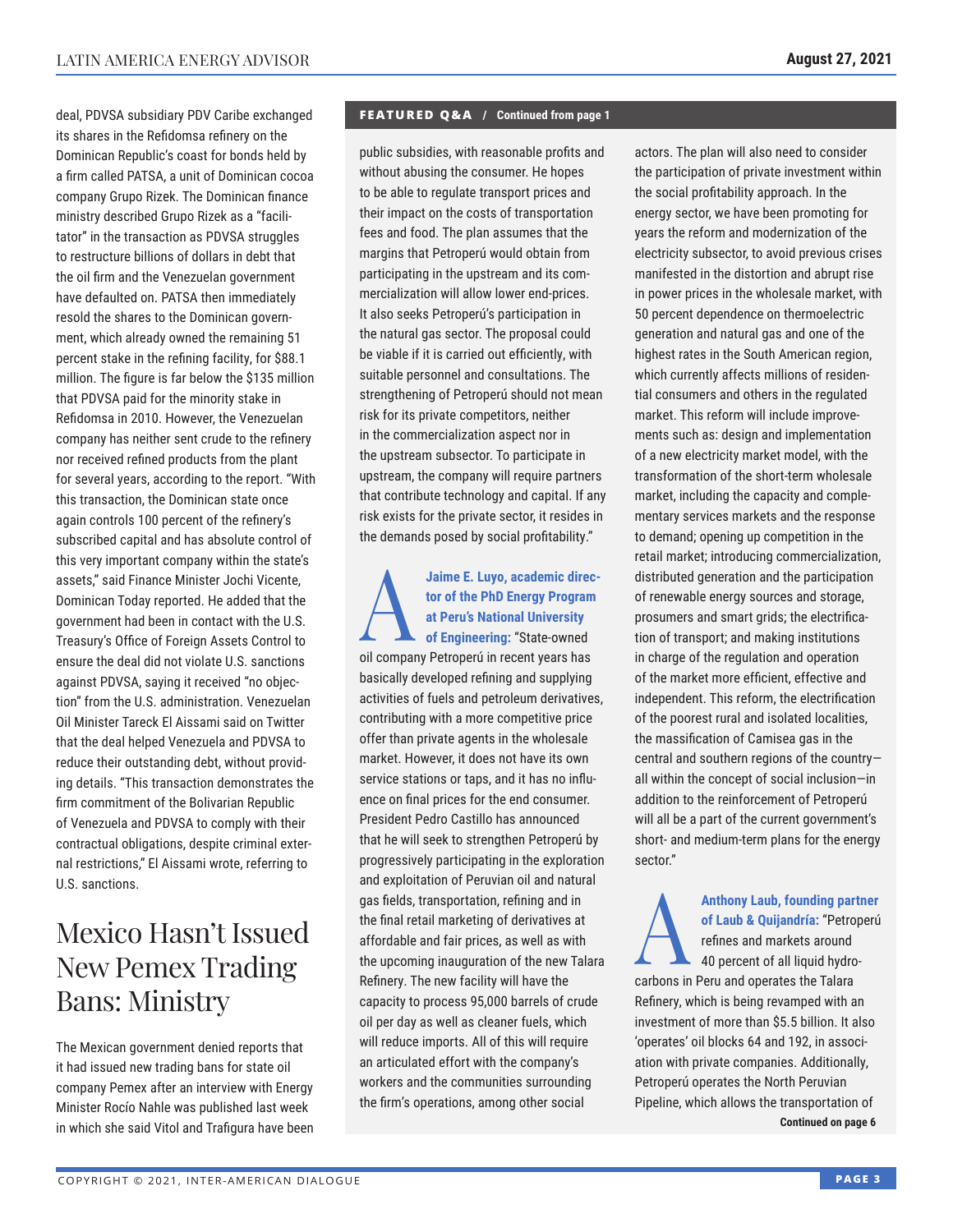barred from doing business with state-owned trading firm PMI until at least 2024 because of graft accusations, Argus Media reported. The Energy Ministry told the news service that state oil company Pemex will only work with firms that have not been accused of corruption but added that it has not formally issued any new bans. A formal prohibition would require the approval of the public sector ministry as well as a notice published in the country's official gazette. The clarification came after Bloomberg News on Aug. 20 published an interview with Nahle, in which she was cited as saying the ministry had banned trading with Dutch energy company Vitol and Switzerland-based Trafigura because of corruption allegations. "Those who are carrying out corruption shouldn't be in Mexico," Nahle said. "We are working to leave a country with good practices," she added. Vitol did not respond to Bloomberg News' request for comment, while Trafigura said it strongly rejected any allegation or suggestion of corruption. "We see no basis for new business to be suspended," Trafigura said. Pemex's commercial arm last month suspended business with Trafigura amid investigations into graft accusations. Vitol in May reached an agreement in the United States to pay nearly \$164 million to settle charges of participation in a million-dollar bribery scheme in Mexico, Brazil and Ecuador. Mexico has also announced that it will launch a separate investigation into Vitol's operations in the country.

### **POLITICAL NEWS**

# Brazil's Bolsonaro Seeks Impeachment of High Court Justice

Brazilian President Jair Bolsonaro on Aug. 20 asked the country's Senate to impeach Supreme Court Justice Alexandre de Moraes, the Associated Press reported. Bolsonaro's attempt to remove Moraes from office came after the justice opened an investigation of Bolsonaro's release of a sealed federal police report to the media that Bolsonaro said supported his

## **ADVISOR Q&A**

# Does Peru Need Higher Taxes in the Mining Sector?

**Peru's new finance minister,<br>Pedro Francke, told Reuters<br>Aug. 9 that the government of<br>raise mining taxes without di Pedro Francke, told Reuters Aug. 9 that the government can raise mining taxes without diminishing the sector's competitiveness. The government heavily relies on taxes from the mining sector, and President Pedro Castillo has vowed to implement more social programs to help the poor. How much could the government seek to raise mining taxes, and how much success will it have at getting such a hike through Congress? How strong are the Peruvian government's finances, and to what extent are mining tax increases needed for the country's fiscal stability? Is Francke right that increased taxes in the sector would not harm Peru's competitiveness and ability to attract investment?**

Ricardo Labó, mineral economist and former vice minister<br>
of mines of Peru: "Compared<br>
to previous taxation changes<br>
in Peru's minimum extendition than the site **mist and former vice minister of mines of Peru:** "Compared in Peru's mining sector, this time there is still uncertainty on when and how those changes will happen. Finance Minister Francke recently announced that he will send Congress a proposal before the end of the year, with approval expected next year. However, the government has released no details other than what was announced during the campaign: changing the mining royalty scheme, creating an additional tax or modifying the income tax rate. Peru's mining tax burden is already around 47-50 percent. Any change needs to be carefully assessed in terms of its impact on competitiveness, which does not only depend on taxation. If a proposal hasn't been made, how can the government be so sure that it won't affect competitiveness? So far, the government has been consistent in starting to apply what its platform mentions. In terms of taxation,

the plan states that the government's share from mining should rise to 80 percent. The Perú Libre party's founder and secretary general has reconfirmed this in recent media interviews. However, the government hasn't approached mining companies to start any discussion about this topic. By this time

**For now, the increase in metals prices will help the government avoid more fiscal deficits, but the minerals markets are volatile..."**

**— Ricardo Labó**

of the year in 2011, then-President Ollanta Humala's government had already delineated the structure of the royalties and the Special Mining Tax, and by September, Congress had already approved those changes. The current government has started to make announcements that will require it to increase its budget to fulfill its populist promises. For now, the increase in metals prices will help the government avoid more fiscal deficits, but the minerals markets are volatile, and high prices won't last forever. What the government really needs to focus on is improving the management of the mining taxes already being paid; the execution record of the regional governments' budgets is less than 60 percent, so giving them more resources won't solve the issues the country needs to address."

**EDITOR'S NOTE: More commentary on this topic appears in the Q&A of Monday's issue of the Latin Ame[rica Advisor.](http://www.thedialogue.org/wp-content/uploads/2021/08/LAA210823.pdf)**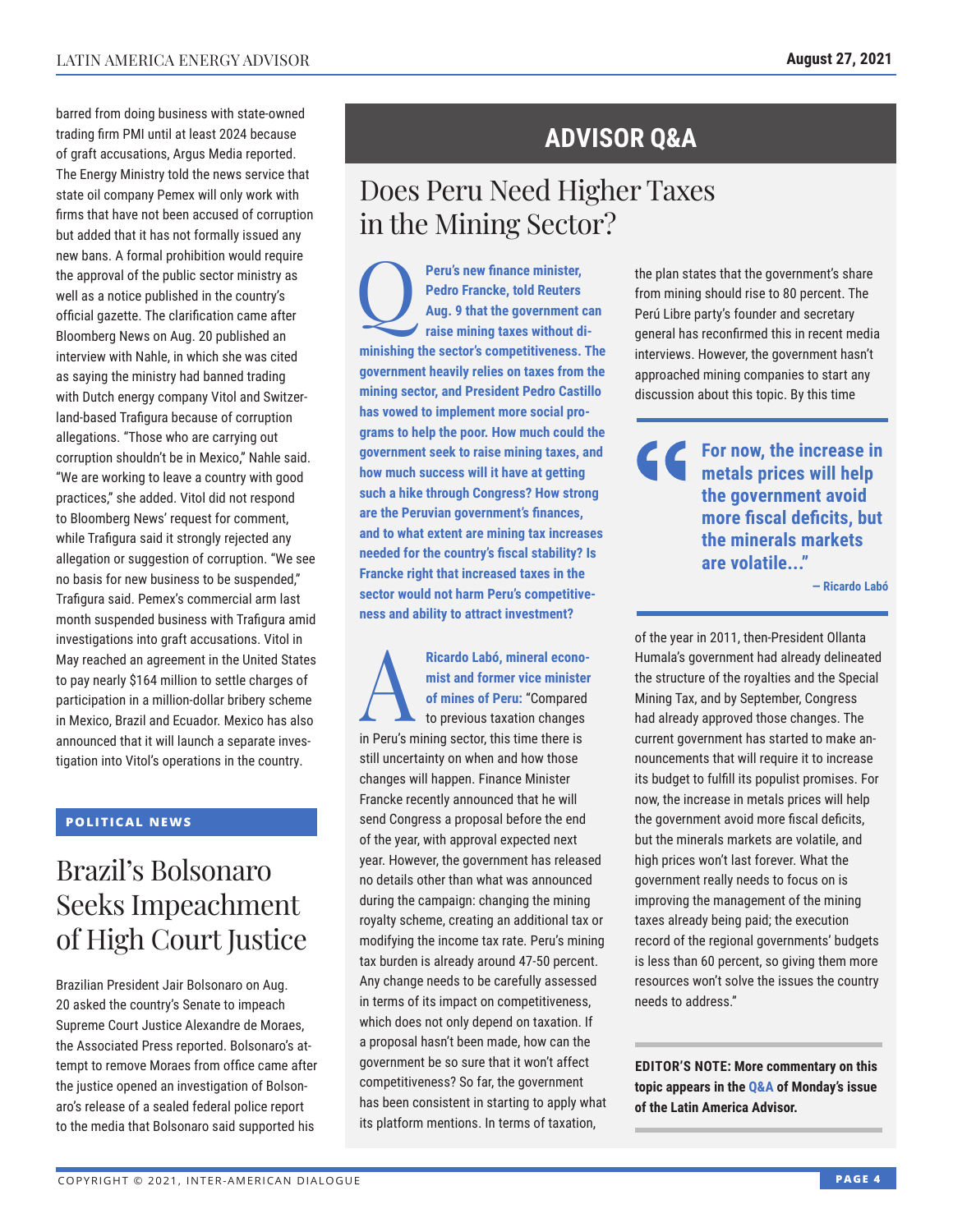### **NEWS BRIEFS**

## **Brazil's Cosan Enters Mining Sector Through Venture With Paulo Brito**

Brazilian energy group Cosan has entered the mining sector in a joint venture with a unit of Paulo Brito Group, the controlling shareholder of Aura Minerals, to explore for and transport iron ore, Reuters reported Monday, citing a securities filing. Cosan said it will co-control the new company alongside Paulo Brito Group. Former Vale and CSN executive Juarez Saliba de Alevar is slated to head the new joint venture, which will own exploration rights for mining assets in three minerals projects.

## **Maúrtua Tapped as Peru's Foreign Minister**

Peruvian President Pedro Castillo appointed career diplomat Óscar Maúrtua as the country's new foreign minister, replacing a leftist professor who resigned after severe criticism regarding comments he made years before taking the role, Reuters reported. Maúrtua, who previously served as foreign minister in the early 2000s under President Alejandro Toledo, was sworn in on Aug. 20.

## **Mexico, U.S. Begin Consultation Over Auto Sector Rules**

Mexico on Aug. 20 launched a formal consultation process with the United States over the interpretation and application of rules outlined for the auto sector in the United States-Mexico-Canada Agreement, or USMCA, Reuters reported. Mexican Economy Minister Tatiana Clouthier said in a letter that the Mexican government noticed that the United States has a different interpretation of the rules of origin for vehicles than do Mexico and Canada, which have a more flexible reading of the provisions, according to the report. Clouthier said Mexico wants to avoid or resolve a possible dispute. The USMCA came into effect in 2020.

claim that Brazil's electronic voting system is susceptible to fraud, Reuters reported. Moraes also launched an investigation of Bolsonaro over his attacks on the country's Supreme Electoral Court, which has said Brazil's electronic voting system is accurate. Bolsonaro, who is expected to seek re-election next year, has raised doubts about the voting system as his disapproval rating has risen to the highest level of his presidency. A poll conducted this month by XP/Ipespe showed that 54 percent of Brazilians rated him as "bad" or "terrible," up from 52 percent last month, Bloomberg News reported Aug. 17. His popularity also fell to 23 percent of respondents who rated him "good" or "great," down from 25 percent in July. Bolsonaro has also previously clashed with Supreme Court justices since early in the Covid-19 pandemic, when the justices ruled that Brazilian governors and mayors, not the president, have the authority to impose restrictions in order to curb the spread of the novel coronavirus, the AP reported. "For a long time, the justices Alexandre de Moraes and Luís Roberto Barroso have gone beyond constitutional limits with actions," Bolsonaro wrote Aug. 14 in a posting on Twitter. In seeking Moraes' impeachment, Bolsonaro alleges that the justice has pursued investigations in a partisan and anti-democratic manner, the AP reported. Senate President Rodrigo Pacheco now must decide whether there is enough evidence against Moraes to open a probe that could lead to his impeachment. Pacheco told reporters, however, that he does not see grounds to impeach Moraes, Reuters reported. Brazil's Senate has never taken such action against a Supreme Court justice, and it is unlikely to do so now, Paulo Calmon, a political science professor at the University of Brasília, told the AP.

# Haiti's National Police Deploy More Units to Protect Aid

Haiti's National Police force said Monday that it had dispatched more units south of Portau-Prince in order to protect aid shipments destined for victims of the country's recent earthquake, the Associated Press reported.

The National Police's announcement came a day after powerful gang leader Jimmy Cherizier, also known as "Barbecue," vowed to help communities hurt by the 7.2-magnitude quake, which struck on Aug. 14, killing more than 2,200 people. Gangs in the area have disrupted aid shipments, including by hijacking aid trucks, forcing aid to be sent to the area by planes and helicopters and delaying the delivery of food and supplies. Desperate residents have also looted trucks filled with food, The Wall Street Journal reported. Additionally, two physicians, including a surgeon treating victims of the earthquake, were kidnapped in Port-au-Prince, and members of a Colombian searchand-rescue team departed Haiti on Sunday over fears for their safety, the newspaper reported.

### **ECONOMIC NEWS**

# El Salvador Won't Mandate Use of Bitcoin: Bukele

Salvadoran President Nayib Bukele confirmed on Monday that the use of Bitcoin as legal tender in the country will not be mandatory. In a post on Twitter, Bukele said the government would not require anyone to receive the digital currency as a form of payment. "If someone wants to continue to carry cash, not receive a sign-on bonus, not win over customers who have Bitcoin, not grow their business and pay commission on remittances, they can continue to do so," Bukele wrote. The president did not reference Article 7 of the Bitcoin Law, which is set to come into effect in September and stipulates that all economic actors in El Salvador must accept Bitcoin as a form of payment when offered by the person acquiring goods and services, CoinDesk reported. Ernesto Sanabria, a spokesman for Bukele, told the website that "the president has been clear in saying that the use of Bitcoin is not mandatory," but he did not detail whether Article 7 would be eliminated or otherwise modified. Bukele has said the recognition of Bitcoin as legal tender will be groundbreaking for financial development and inclusion.